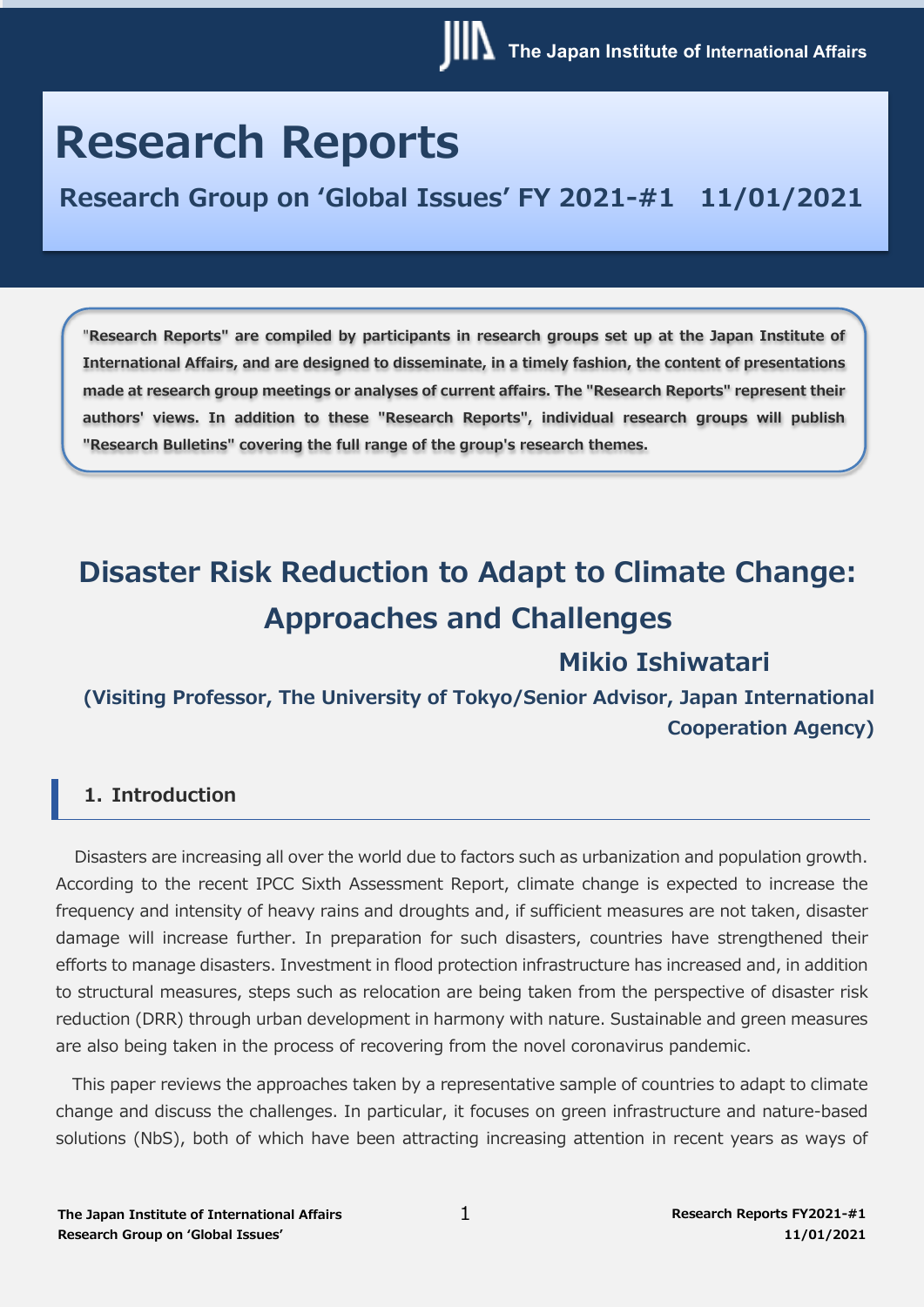utilizing the functions of the natural environment to address various social issues, as well as projects for relocation from at-risk areas.

## **2. Approaches of representative countries**

Europe, Japan, and the United States are increasing their investment in DRR and promoting flood protection infrastructure in order to respond to disasters with increasing severities (Table 1). In addition to the construction of conventional levees and other structures, their plans call for multilayered measures such as relocation from risk areas and urban planning.

|                         | Program name                                                                               | Budget (yen/year)                                       |
|-------------------------|--------------------------------------------------------------------------------------------|---------------------------------------------------------|
| <b>Netherlands</b>      | Delta Program                                                                              | ¥160 billion/year                                       |
| United<br>Kingdom       | Flood policy                                                                               | ¥110 billion/year                                       |
| United<br><b>States</b> | Infrastructure investment<br>(under discussion)                                            | ¥1.1 trillion/year<br>(disaster prevention-<br>related) |
| Japan                   | Acceleration of national land<br>resilience (including<br>measures against<br>earthquakes) | ¥3 trillion/year                                        |

#### Table 1 National Disaster Management Programs and Budgets

**The European Union** issued flood directives in 2007, requiring countries to assess risk, develop hazard risk maps, and formulate flood risk management plans. The member states have already formulated flood risk management plans and started implementing them. It was proposed that flood countermeasures that also address climate and socioeconomic changes, urban sprawl and soil management be promoted as future measures. The European Union adopted the Climate Change Adaptation Strategy in February 2021. The strategy calls for strengthening cooperation in DRR to reduce climate-related risks such as floods. At present, European countries invest an average of €3 billion (¥390 billion) annually in flood protection. Some estimate that more than  $€10$  billion (¥1.3 trillion) will be needed in future.

**The Netherlands** has formed much of its land by reclamation and is protected by flood protection facilities; 70% of its population lives in areas below sea level. The Delta Act for flood protection, water supply and climate change adaptation was enacted in 2012 to promote the Delta Program for investing €1.25 billion (\160 billion) annually until 2032. Flood countermeasures include three layers beyond the building of structures: (1) reinforcement of levees, (2) urban planning, and (3) crisis response.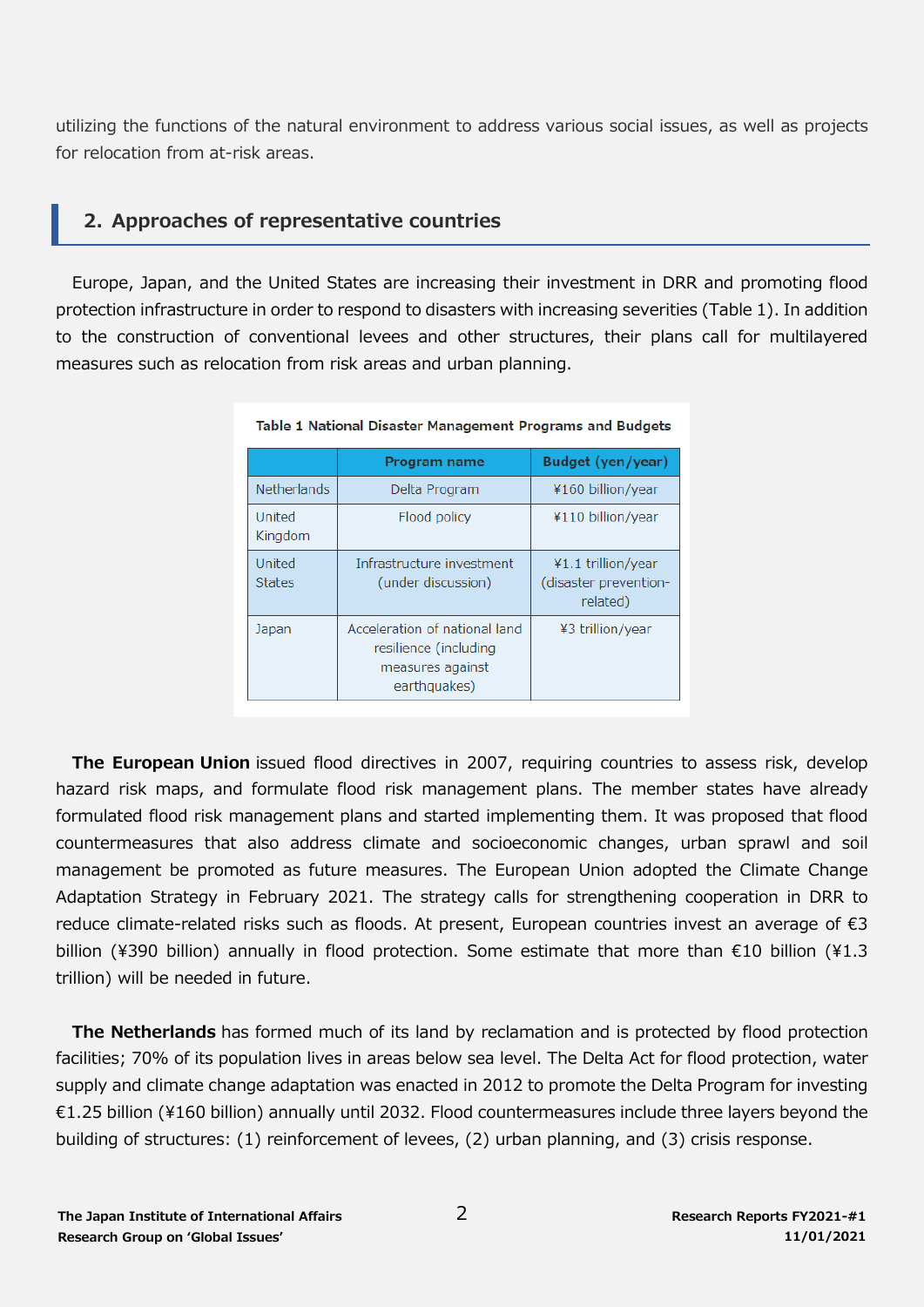**The United Kingdom** announced a flood countermeasure policy (Policy Statement) in 2020. In addition to infrastructure development, it will promote integrated water management addressing droughts and floods, nature-based solutions (NbS), support for local communities, and watershed approaches. Between 2021 and 2027, the UK will double its investment in flood protection to £5.2 billion (¥780 billion). This will protect 336,000 households and reduce damage by 11%.

In **the United States**, the Biden administration is working on a bill to invest in infrastructure, including a \$50 billion (¥5.5 trillion) fund for DRR.<sup>[\*]1</sup> In addition to building levees and other facilities, advanced measures have already been taken to reduce flood risks, such as providing flood insurance, buy-out of houses in flood hazard areas (Figure 1), and conducting managed retreats**.**

As for **Japan,** the "Five-Year Acceleration Plan for Disaster Prevention, Mitigation, and National Resilience" was formulated in 2020. The government plans to invest approximately \15 trillion between 2021 and 2025 in a system designed to prepare for increasingly severe and frequent meteorological disasters due to the effects of climate change and large-scale earthquakes such as the imminent Nankai Trough earthquake. "River Basin Disaster Resilience and Sustainability by All" has been proposed as a flood countermeasure for adapting to a changing climate (Figure 2). Intensive investment in flood countermeasures has successfully reduced flood damage. In the future, not only mainstay measures such as levees and dams but also flood countermeasures along the entire river basin, such as the relocation of towns from at-risk areas and the storage of floodwater in paddy fields, will be tackled.

### **3. Current status and issues of adaptation measures**

Among the adaptation measures announced by individual countries, green infrastructure (GI) and managed retreats, which have garnered significant interest in recent years, are examined and issues to be addressed are considered in this section.

#### **3.1 Green infrastructure**

The objectives and targets of GI are not uniform, and each country and organization have its own definitions and approaches. The European Union defines GI as a network of natural and near-natural environmental measures to provide ecosystem services and protect diversity in urban and rural areas. In the United States, rainwater drainage measures fall into this category. This section collectively calls GI the measures under GI as defined by the EU and the United States as well as nature-based countermeasures (NbS), and examines flood protection measures.





**The Japan Institute of International Affairs Research Group on 'Global Issues'**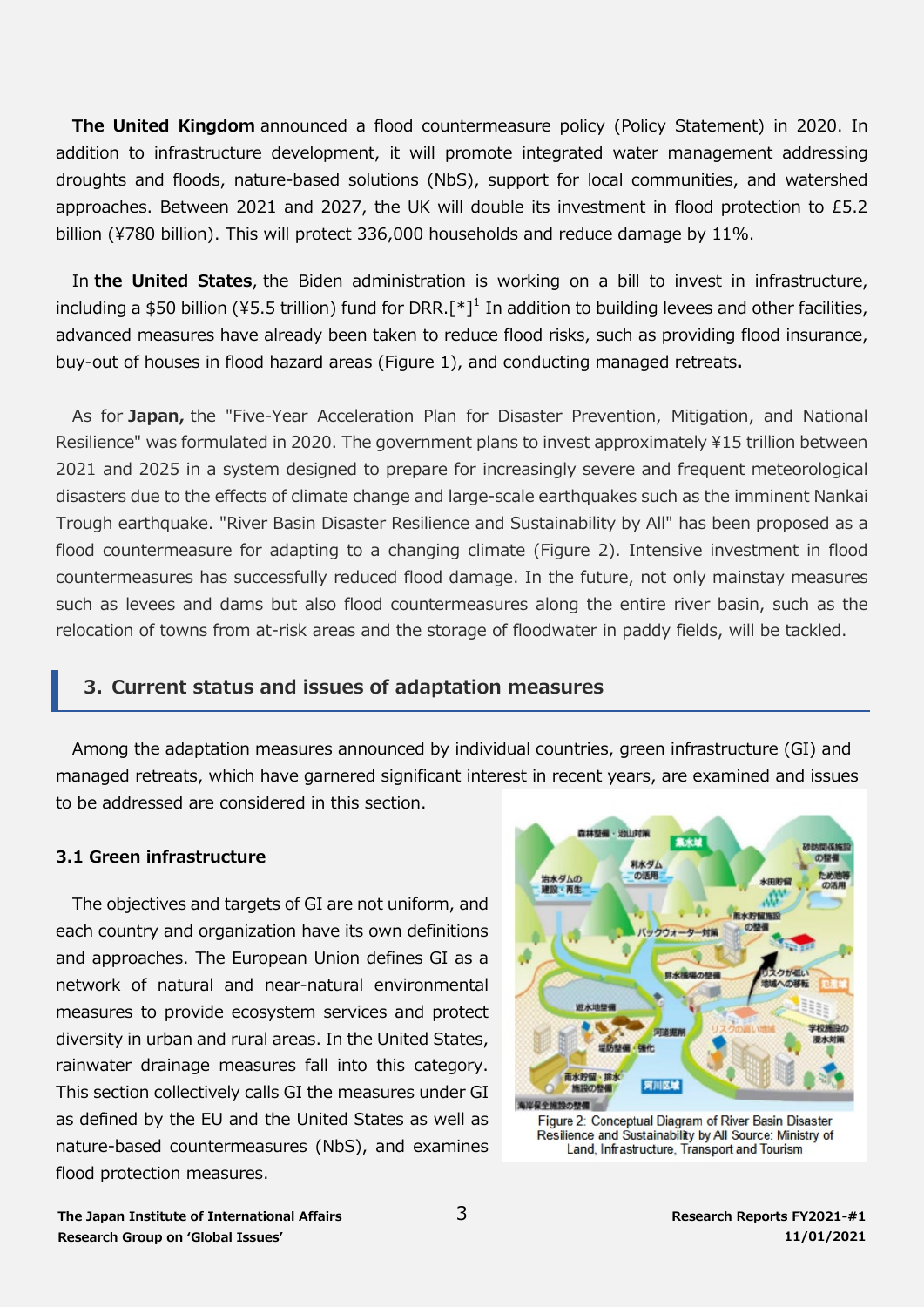Some say GI is more economical than gray infrastructure made from concrete. In the United States, assessments are made of the economic benefits of coral reefs and wetlands in mitigating coastal disasters. It was reported that wetlands reduced the damage from Hurricane Sandy in 2012 by about ¥69 billion, or  $1\%$ . [\*]<sup>2</sup> Coral reefs have reduced inundation damage by an estimated onetenth to one-fifth in wealthy coastal areas such as Hawaii, Florida, and Puerto Rico.<sup>[\*]3</sup> In addition, it has been pointed out that greater biodiversity, better water quality and recreational use are among the various benefits that can be created.



Figure 3: Iga River, Okazaki City, Aichi Prefecture (Source: Ministry of Land, Infrastructure, Transport and Tourism)

In Japan, nature-rich river works that have been implemented in river projects since the 1990s rests on a concept similar to GI. These river projects aim to preserve and create ecosystems and landscapes by utilizing the functions of nature (Figure 3). This method stems from the reflection that river improvements made with three-sided concrete walls, frequently used in the interest of efficiency during the period of high economic growth, have deteriorated landscapes and ecosystems. About two-thirds of public works classified as GI in Japan are reportedly river works.<sup>[\*]4</sup>

Issues have also been pointed out. The limits of the effectiveness of coastal disaster-prevention forests became clear with the Great East Japan Earthquake in 2011. Although they reduced the energy of the tsunami and trapped floating debris to help diminish the destruction, the disaster-prevention forests themselves were severely ravaged and thus could not completely prevent damage from the tsunami.

There are no plans or construction methods in place. More extensive technical literature will be needed to widely disseminate the GI measures. Technical standards, guidelines and manuals have been available to implement conventional structures.

For this reason, no method of economic analysis has yet been established. Methods for calculating the construction costs, maintenance costs, and benefits required for economic analysis are still under development.

#### **3.2 Disaster prevention relocation**

Moving houses from at-risk areas can reduce the risk of disasters. In Japan, a project to promote collective relocation for disaster prevention was carried out as a major reconstruction project following the Great East Japan Earthquake. Local governments banned the construction of new houses in tsunami-risk areas and purchased land to rebuild houses in safer areas such as high ground. 393 relocation sites were developed as well as about 48,000 houses: 18,000 as regular homes and 30,000 as public housing for disaster victims.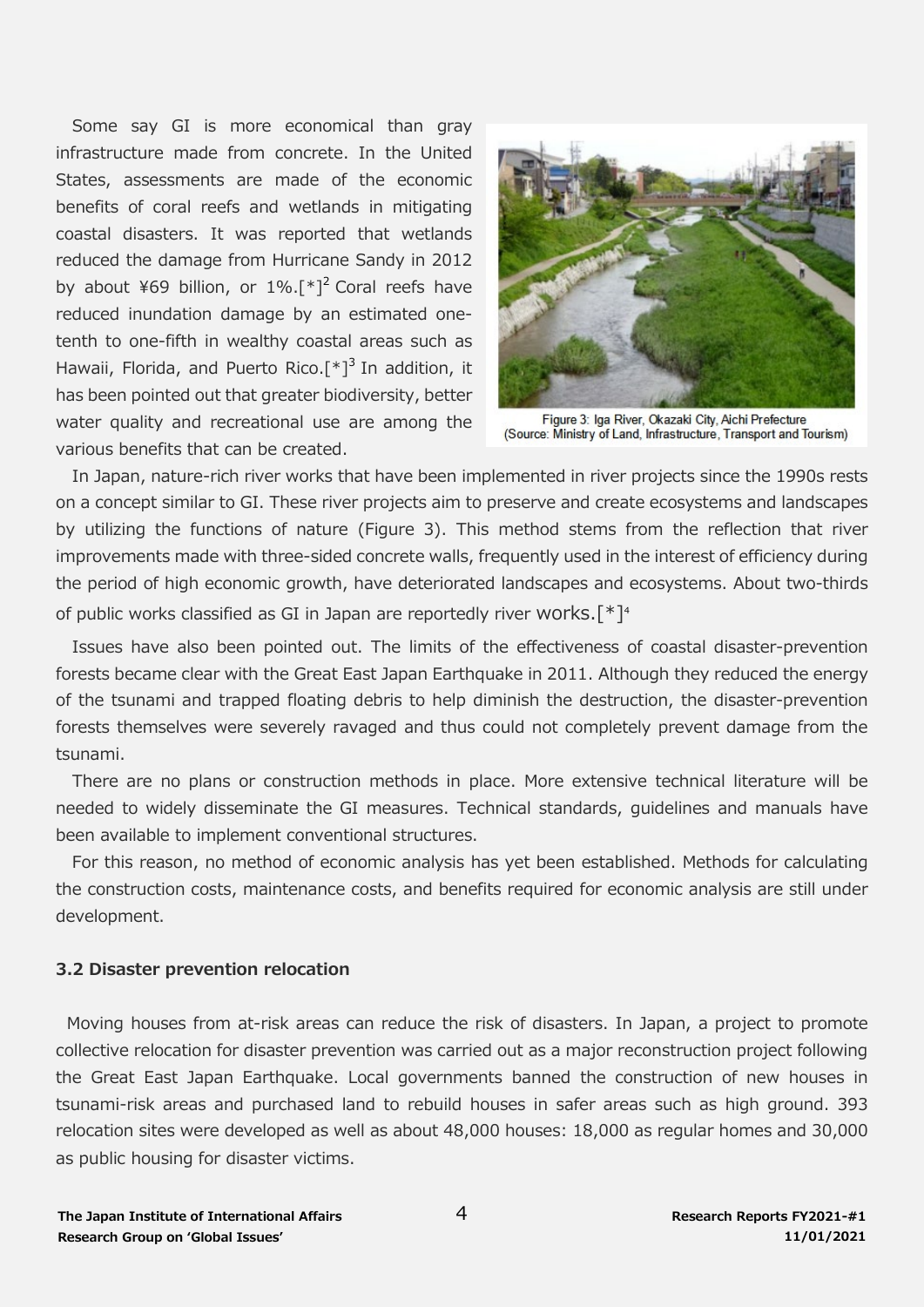In the United States, more than 40,000 homes in flood-prone areas have been purchased and relocated since the 1990s. The land that was purchased was not allowed to be developed as housing, and was instead used for parks, farmland, sports facilities and other purposes that presented no flood concerns. The buyouts are voluntary, not compulsory. Residents may continue living in these areas if they renovate their homes by, for example, raising their floors. Relocation programs were implemented in Indonesia, Sri Lanka, and other countries as part of reconstruction projects following the 2004 Indian Ocean tsunami.



Disaster Prevention Project for Promoting Collective Relocation, Miyako City, Iwate Prefecture Source: Reconstruction Agency

However, some problems have been pointed out. Communities may collapse and disappear. It is not easy to reach agreement on relocations, and it takes several years to develop new sites and infrastructure. If residents do not agree on relocation sites or cannot wait for projects to be completed, they may move to other areas such as major cities, leading to the decline of local communities and industries. In many areas affected by the Great East Japan Earthquake, the population decreased. This concern is even greater in the United States. Although there are buyout programs for disaster areas, there is no system like that in Japan for developing relocation sites, and individuals rather than groups are required to find new locations on their own. Relocation sites have been exceptionally established to maintain communities in 20-30 municipalities, with collective relocation being carried out using separate project systems.

Social disparity and inequality may increase. If low-income earners and the socially disadvantaged are forced out by buyouts and relocations without consideration to rebuilding their livelihoods, vulnerable persons may not benefit from the project. This phenomenon is called "gentrification" in the United States. In Japan, public housing for disaster victims has been developed and support such as rent subsidies has been provided for the elderly and low-income earners who face difficulties rebuilding their houses on their own; wellness checks on the elderly have even been conducted. Nevertheless, problems such as solitary deaths have not been solved.

Local governments need to have the capacity to perform complex tasks, among these being firsttime tasks such as building consensus among disaster victims and setting up relocation sites. In both Japan and the United States, there are examples of project processes being undertaken with the support of outside experts.

#### **3.3 Governance as a common challenge**

Both GI and relocation projects require the cooperation of a diverse range of stakeholders, including multiple organizations, local communities and experts, and they call for governance that differs from conventional DRR measures. It might have been possible for technical government offices to move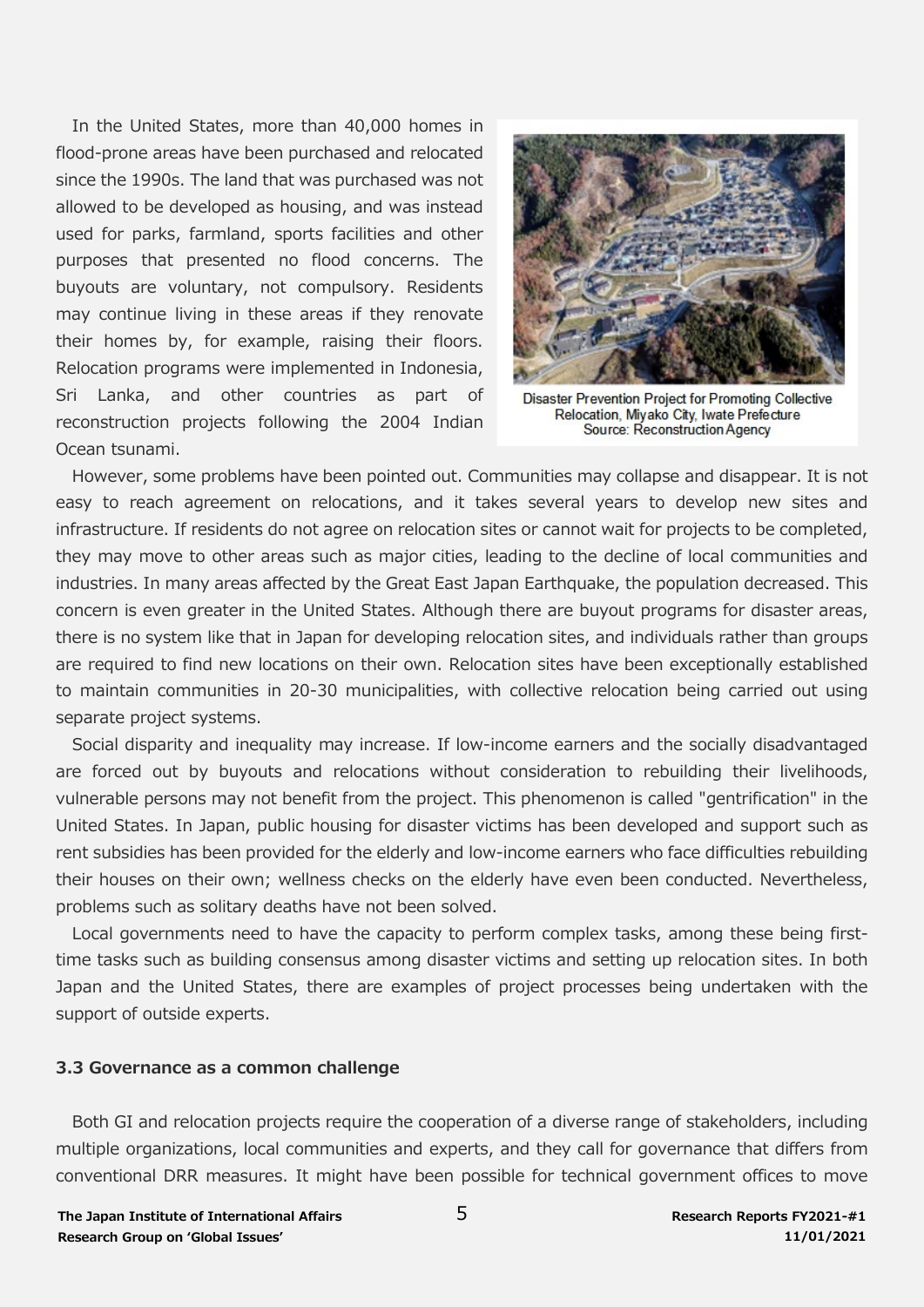forward with top-down measures if only structures were involved. However, consensus building among residents is indispensable for relocation projects. If residents disagree over whether to rebuild their homes on their original sites or relocate to higher ground, the project will not make any progress. The participation of residents in decision-making and planning became an important factor for the smooth implementation of projects in the United States and Tohoku region.

GI requires knowledge and skills not only in engineering but also in environmental issues, ecosystems and community planning. Multidisciplinary cooperation is needed. In addition, waterfronts are used by local communities for environmental learning, recreation and relaxation, so the participation of residents is essential to ensure their diverse needs are met. It is also expected that residents will clean, maintain and otherwise manage the facilities.

## **4. Conclusion: international cooperation in sharing knowledge**

Even if traditional structural measures continue to play an important role in adapting to disasters exacerbated by climate change, they will not be enough. Countries are thus coming up with multilayered measures that include not only structural measures but also urban and community development. In particular, green infrastructure and relocation projects can effectively mitigate disaster damage. However, there are challenges in implementation pertaining to policies, technologies, and governance.

It is necessary to strengthen the efforts of individual countries by promoting the exchange of knowledge and conducting policy research. In the case of GI, there are issues pertaining to definitions, best practices, project targets, damage mitigation effects, technical standards, economic analysis, etc. For relocation projects, it is necessary to consider project composition, cost-sharing and consensus building. Knowledge in these areas can also be applied to sustainable efforts in developing countries enjoying rapid economic development.

Japan carried out large-scale projects to promote collective relocation of disaster-affected communities during the reconstruction process following the Great East Japan Earthquake, and has several decades of experience in nature-rich river development. It has accumulated a significant body of knowledge, and it is therefore expected to make active contributions.

This is English translation of Japanese paper originally published on 11 October 2021.

<sup>1</sup> Whitehouse (2021) FACT SHEET: The Bipartisan Infrastructure Investment and Jobs Act Advances President Biden's Climate Agenda, August 5, 2021, Whitehouse: Washington DC.

<sup>2</sup> Narayan, S., Beck, M.W., Wilson, P. et al. (2017). The Value of Coastal Wetlands for Flood Damage Reduction in the Northeastern USA. Scientific Reports, 7, 9463. https://doi.org/10.1038/s41598-017-09269-z